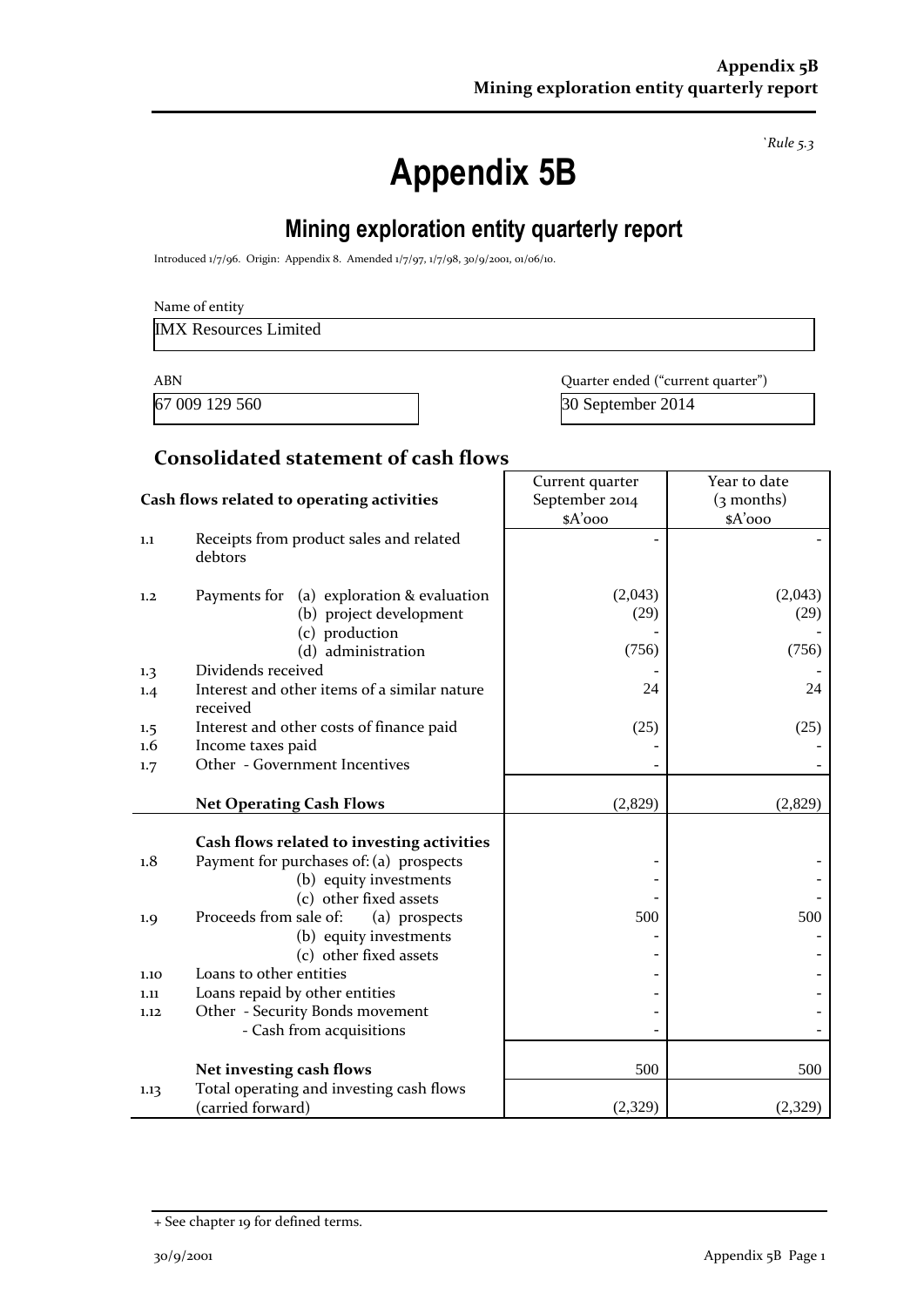| 1.13 | Total operating and investing cash flows      |         |         |
|------|-----------------------------------------------|---------|---------|
|      | (brought forward)                             | (2,329) | (2,329) |
|      |                                               |         |         |
|      | Cash flows related to financing activities    |         |         |
| 1.14 | Proceeds from issues of shares, options, etc. | 2,713   | 2,713   |
| 1.15 | Proceeds from sale of forfeited shares        |         |         |
| 1.16 | Repayment of borrowings - related party       |         |         |
| 1.17 | Proceeds from JV partner                      |         |         |
| 1.18 | Dividends paid                                |         |         |
| 1.19 | Other (provide details if material)           |         |         |
|      | - Finance costs                               |         |         |
|      |                                               |         |         |
|      | - Repayment of Taifeng JV loan                |         |         |
|      | (49% of Cairn Hill distributions)             |         |         |
|      | - Cash held by controlled entities at time of |         |         |
|      | voluntary administration                      |         |         |
|      | Net financing cash flows                      | 2,713   | 2,713   |
|      |                                               |         |         |
|      | Net increase (decrease) in cash held          | 384     | 384     |
|      |                                               |         |         |
| 1.20 | Cash at beginning of quarter/year to date     | 1,726   | 1,726   |
| 1,21 | Exchange rate adjustments to item 1.20        |         |         |
| 1.22 | Cash at end of quarter                        | 2,110   | 2,110   |
|      |                                               |         |         |

### **Payments to directors of the entity and associates of the directors Payments to related entities of the entity and associates of the related entities**

|      |                                                                  | Current quarter<br>$A'$ 000 |     |
|------|------------------------------------------------------------------|-----------------------------|-----|
| 1.23 | Aggregate amount of payments to the parties included in item 1.2 |                             | 168 |
| 1,24 | Aggregate amount of loans to the parties included in item 1.10   |                             |     |

1.25 Explanation necessary for an understanding of the transactions

### **Non-cash financing and investing activities**

2.1 Details of financing and investing transactions which have had a material effect on consolidated assets and liabilities but did not involve cash flows

<sup>+</sup> See chapter 19 for defined terms.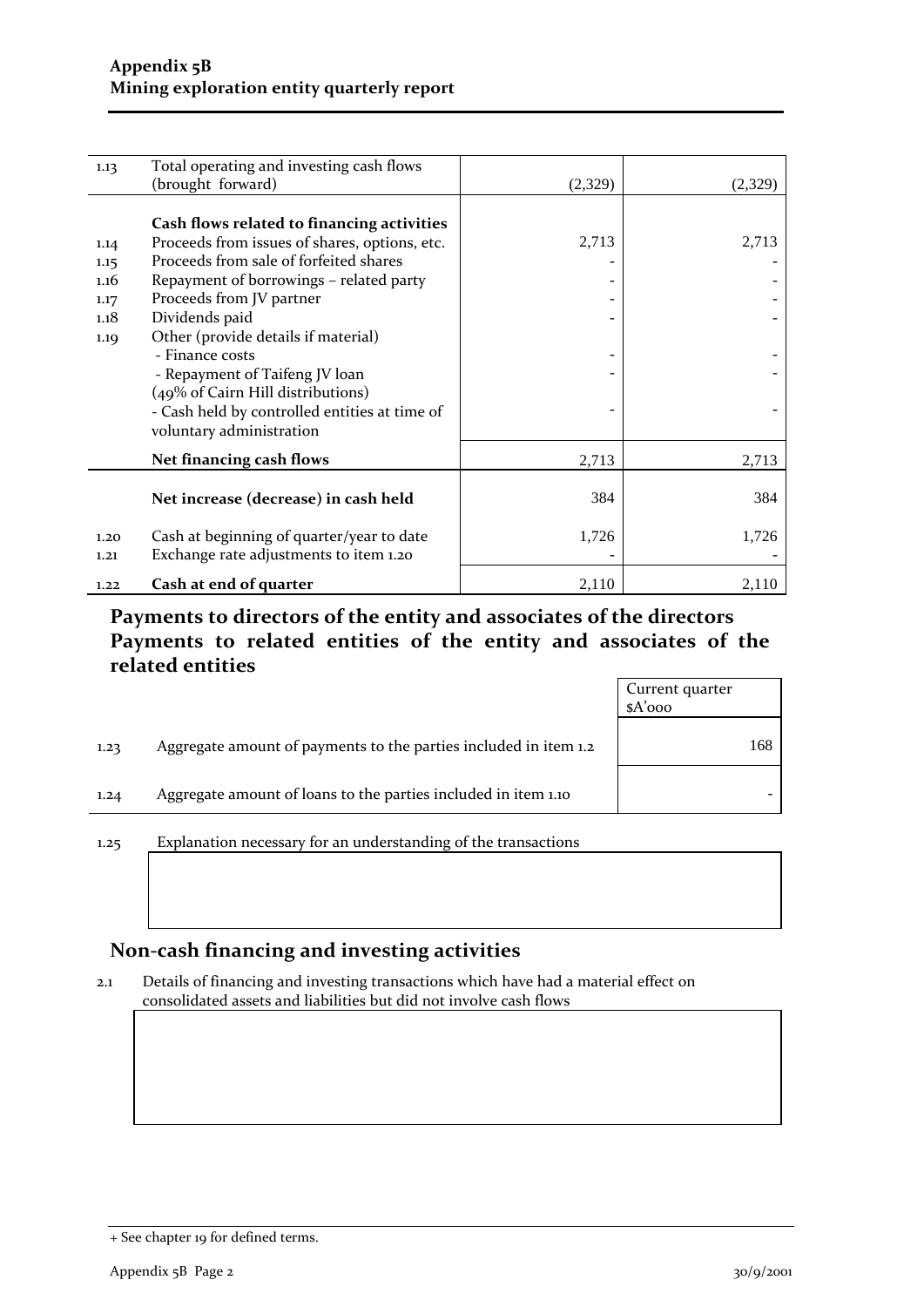2.2 Details of outlays made by other entities to establish or increase their share in projects in which the reporting entity has an interest

As at 30 September 2014, MMG had met their USD\$10m Stage 1 expenditure requirement and earned a 15% interest in the Nachingwea JV.

#### **Financing facilities available**

3.2 Credit standby arrangements

3.1 Loan facilities

*Add notes as necessary for an understanding of the position.*

| Amount available | Amount used |
|------------------|-------------|
| $A'$ 000         | $A'$ 000    |
|                  |             |
|                  |             |
|                  |             |

### **Estimated cash outflows for next quarter**

|     |                                  | $A'$ 000 |
|-----|----------------------------------|----------|
| 4.1 | Exploration and evaluation - IMX | 2,432    |
| 4.2 | Development                      | 347      |
| 4.3 | Production                       |          |
| 4.4 | Administration                   | 770      |
|     | <b>Total</b>                     | 3,549    |

# **Reconciliation of cash**

|     | Reconciliation of cash at the end of the quarter (as<br>shown in the consolidated statement of cash flows)<br>to the related items in the accounts is as follows. | Current quarter<br>$A'$ 000 | Previous quarter<br>$A'$ 000 |
|-----|-------------------------------------------------------------------------------------------------------------------------------------------------------------------|-----------------------------|------------------------------|
| 5.1 | Cash on hand and at bank                                                                                                                                          | 2,110                       | 1,722                        |
| 5.2 | Deposits at call                                                                                                                                                  |                             |                              |
| 5.3 | Bank overdraft                                                                                                                                                    |                             |                              |
| 5.4 | Other (provide details)                                                                                                                                           |                             |                              |
|     | Total: cash at end of quarter (item 1.22)                                                                                                                         | 2,110                       | 1.722                        |

<sup>+</sup> See chapter 19 for defined terms.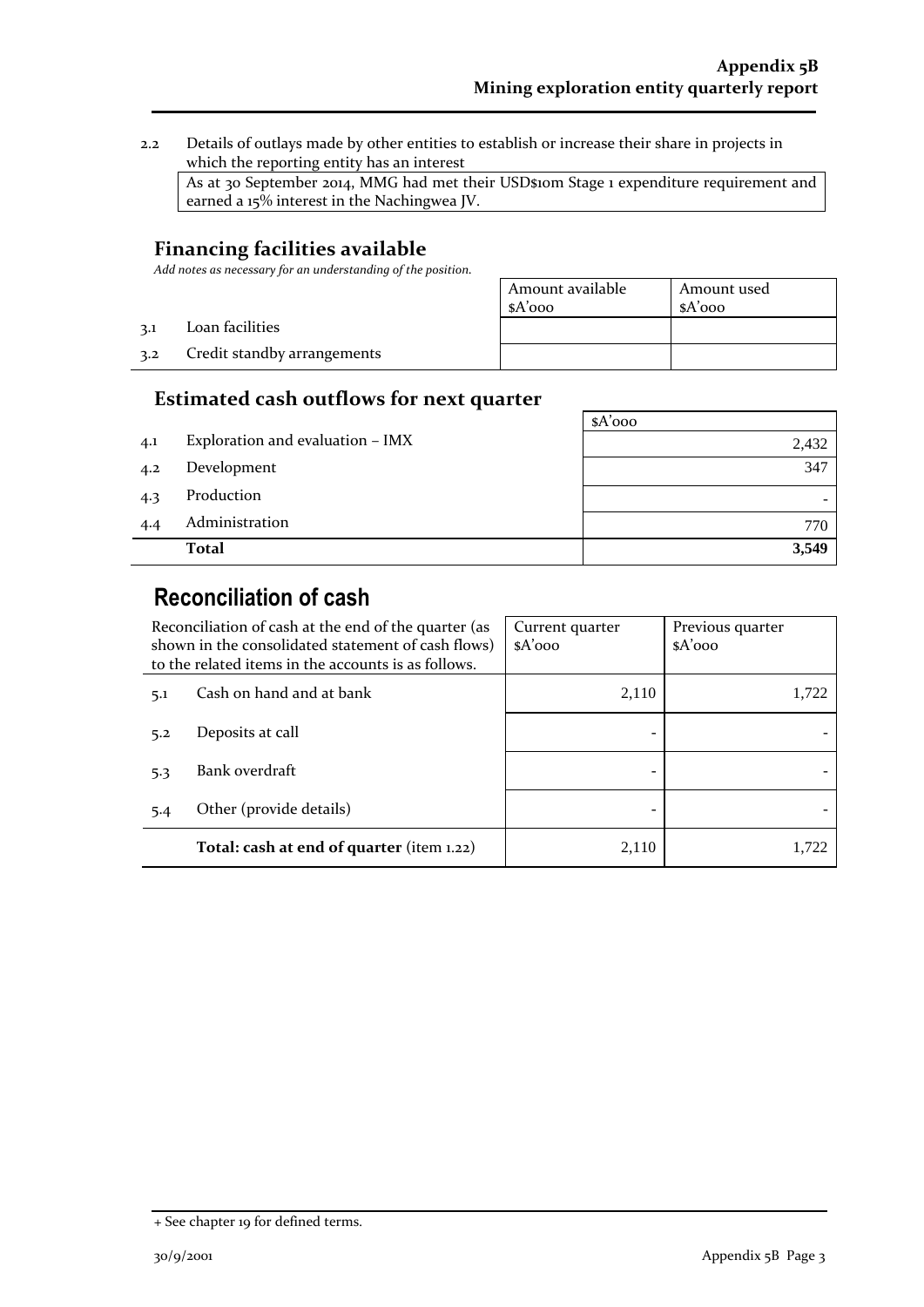|     |                         | Tenement reference | Nature of interest | Interest at | Interest at      |
|-----|-------------------------|--------------------|--------------------|-------------|------------------|
|     |                         |                    | (note (2))         | beginning   | end of           |
|     |                         |                    |                    | of quarter  | quarter          |
| 6.1 | Interests in mining     | Nil                | N/A                | N/A         | N/A              |
|     | tenements relinquished, |                    |                    |             |                  |
|     | reduced or lapsed       |                    |                    |             |                  |
|     |                         |                    |                    |             |                  |
|     |                         |                    |                    |             |                  |
| 6.2 | Interests in mining     | PL 9888/2014       | Holder             | 0%          | 100% *           |
|     | tenements acquired or   | PL 9920/2014       | Holder             | 0%          | 100% *           |
|     | increased               |                    | Holder             | 0%          | 100% *           |
|     |                         | PL 9921/2014       | Holder             | 0%          | 100% *           |
|     |                         | PL 9922/2014       | Holder             | 0%          | 100% *           |
|     |                         | PL 9924/2014       | Holder             | 0%          | 100% *           |
|     |                         | PL 9925/2014       | Holder             | 0%          | 100% *           |
|     |                         | PL 9926/2014       | Holder             | 0%          | 100% *           |
|     |                         | PL 9927/2014       | Holder             | 0%          | 100% *           |
|     |                         | PL 9928/2014       | Holder             | 0%          | 100% *           |
|     |                         | PL 9929/2014       | Holder             | 0%          | 100% *           |
|     |                         | PL 9930/2014       | Holder             | 0%          | 100% *           |
|     |                         | PL 9931/2014       | Holder             | 0%          | 100% *           |
|     |                         | PL 9933/2014       | Holder             | 0%          | 100% *           |
|     |                         | PL 9935/2014       | Holder             | 0%          | 100% *           |
|     |                         | PL 9936/2014       | Holder             | 0%          | 100% *           |
|     |                         | PL 9937/2014       | Holder             | 0%          | 100% *           |
|     |                         | PL 9938/2014       | Holder             | 0%          | 100% *           |
|     |                         | PL 9939/2014       | Holder             | 0%          | 100% *           |
|     |                         | PL 9940/2014       | Holder             | 0%          | 100% *           |
|     |                         | PL 9941/2014       | Holder             | 0%          | 100% *           |
|     |                         | PL 9942/2014       | Holder             | 0%          | 100% *           |
|     |                         | PL 9943/2014       | Holder             | 0%          | 100% *           |
|     |                         | PL 9944/2014       | Holder<br>Holder   | 0%<br>0%    | 100% *<br>100% * |
|     |                         | PL 9945/2014       | Holder             | 0%          | 100% *           |
|     |                         |                    | Holder             | 0%          | 100% *           |
|     |                         | PL 9946/2014       | Holder             | 0%          | 100% *           |
|     |                         | PL 9947/2014       | Holder             | 0%          | 100% *           |
|     |                         | PL 9948/2014       | Holder             | 0%          | 100% *           |
|     |                         | PL 9949/2014       | Holder             | 0%          | 100% *           |
|     |                         | PL 10097/2014      | Holder             | $0\%$       | 100% *           |
|     |                         | PL 10098/2014      | Holder             | 0%          | 100% *           |
|     |                         | PL 10099/2014      | Holder             | 0%          | 100% *           |
|     |                         | PL 10100/2014      | Holder             | 0%          | 100% *           |
|     |                         | PL 10107/2014      | Holder             | 0%          | 100% *           |
|     |                         | PL 10108/2014      | Holder             | 0%          | $100\%$ *        |
|     |                         | PL 10113/2014      | Holder             | 0%          | 100% *           |
|     |                         | PL 10114/2014      | Holder             | 0%          | 100% *           |
|     |                         | PL 10134/2014      | Holder             | 0%          | 100%             |
|     |                         | PL 10135/2014      | Holder             | 0%          | 100%             |
|     |                         | PL 10136/2014      | Holder             | 0%          | 100%             |
|     |                         | PL 10137/2014      | Holder             | 0%          | 100%             |

## **Changes in interests in mining tenements**

# 50% reduction

\* Subject to MMG JV

\*\* Transferred from OZ Minerals Ltd under the terms of previously active JV Agreement.

<sup>+</sup> See chapter 19 for defined terms.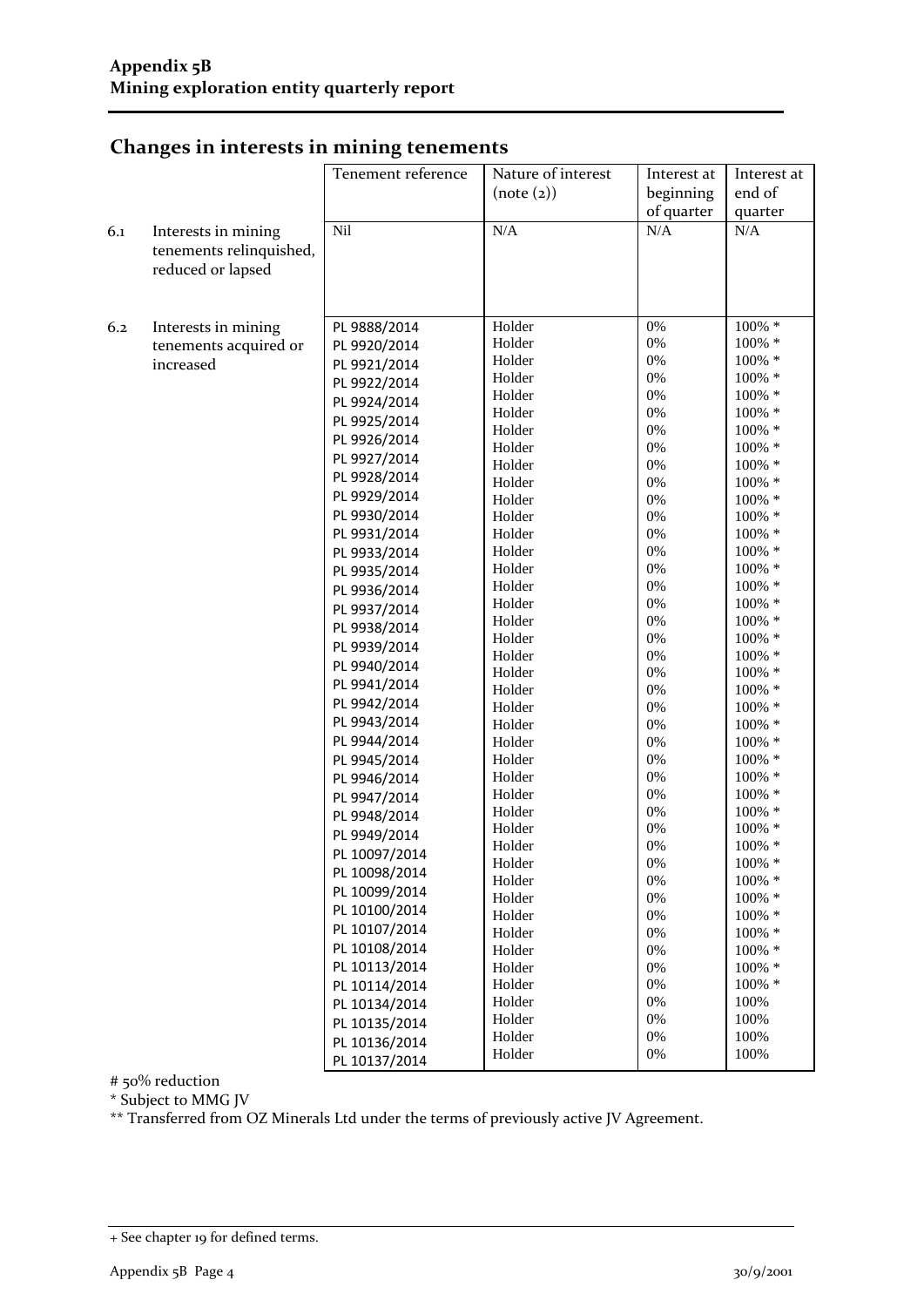### **Issued and quoted securities at end of current quarter**

*Description includes rate of interest and any redemption or conversion rights together with prices and dates.*

|     |                                                                                                                                   | Total number             | Number                   | Issue price per | Amount paid up    |
|-----|-----------------------------------------------------------------------------------------------------------------------------------|--------------------------|--------------------------|-----------------|-------------------|
|     |                                                                                                                                   |                          | quoted                   | security (see   | per security (see |
|     |                                                                                                                                   |                          |                          | note 3) (cents) | note 3) (cents)   |
| 7.1 | Preference<br><sup>+</sup> securities<br>(description)                                                                            |                          |                          |                 |                   |
| 7.2 | Changes during quarter<br>(a) Increases through issues<br>(b) Decreases through<br>returns of capital, buy-<br>backs, redemptions |                          |                          |                 |                   |
| 7.3 | <sup>+</sup> Ordinary securities                                                                                                  | 506,497,146              | 506,497,146              |                 |                   |
| 7.4 | Changes during quarter<br>(a) Increases through<br>issues<br>(b) Decreases through                                                | 55,000,008<br>54,999,993 | 55,000,008<br>54,999,993 |                 |                   |
|     | returns of capital,<br>buy-back                                                                                                   |                          |                          |                 |                   |
|     |                                                                                                                                   |                          |                          |                 |                   |
|     |                                                                                                                                   |                          |                          |                 |                   |
|     |                                                                                                                                   |                          |                          |                 |                   |
|     |                                                                                                                                   |                          |                          |                 |                   |
|     |                                                                                                                                   |                          |                          |                 |                   |
|     |                                                                                                                                   |                          |                          |                 |                   |
|     |                                                                                                                                   |                          |                          |                 |                   |
|     |                                                                                                                                   |                          |                          |                 |                   |
|     |                                                                                                                                   |                          |                          |                 |                   |
|     |                                                                                                                                   |                          |                          |                 |                   |
|     |                                                                                                                                   |                          |                          |                 |                   |
|     |                                                                                                                                   |                          |                          |                 |                   |
|     |                                                                                                                                   |                          |                          |                 |                   |
|     |                                                                                                                                   |                          |                          |                 |                   |
|     |                                                                                                                                   |                          |                          |                 |                   |

<sup>+</sup> See chapter 19 for defined terms.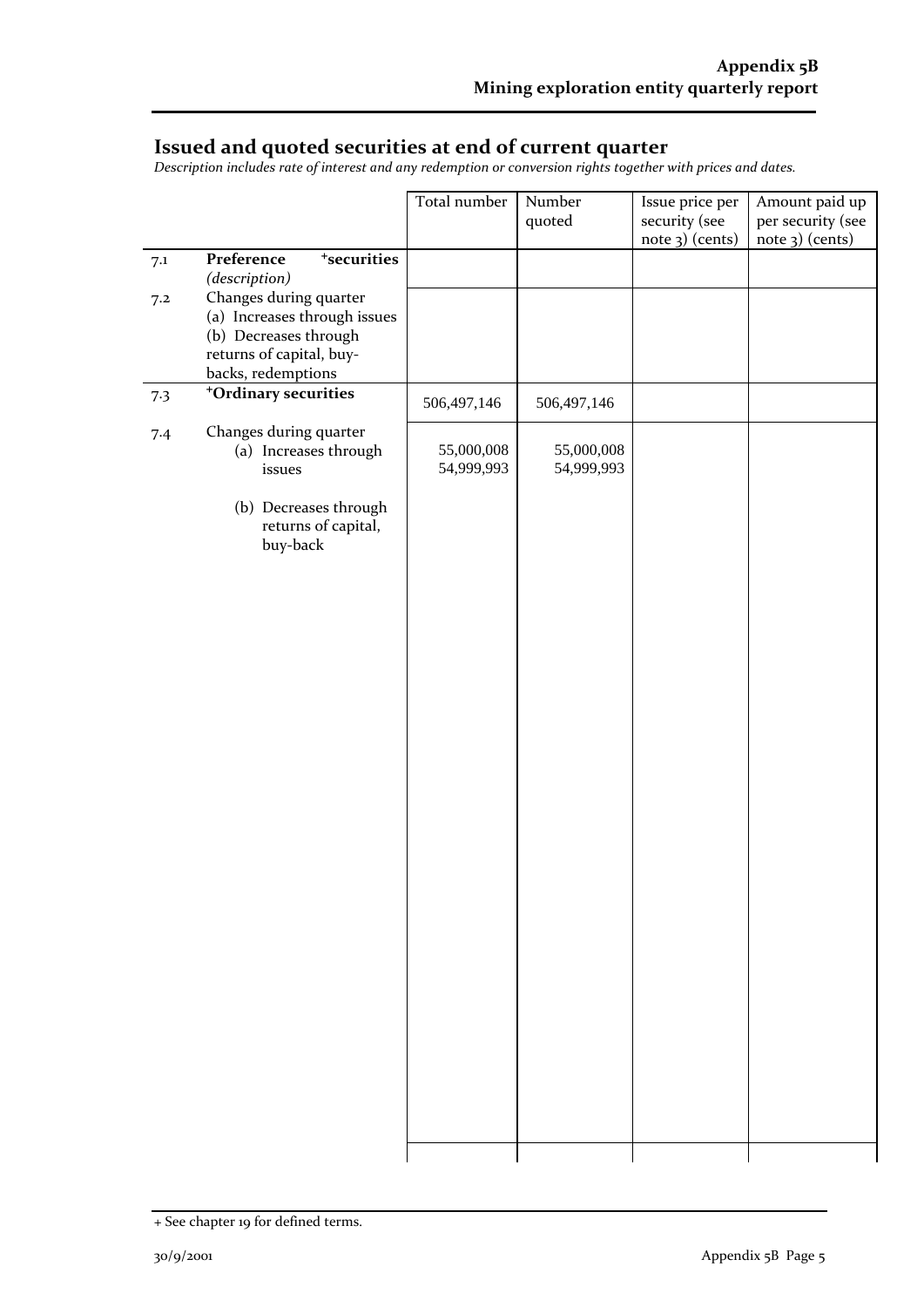#### **Appendix 5B Mining exploration entity quarterly report**

| 7.5  | <sup>+</sup> Convertible debt   |           |                 |                 |
|------|---------------------------------|-----------|-----------------|-----------------|
|      | securities (description)        |           |                 |                 |
| 7.6  | Changes during quarter          |           |                 |                 |
|      | (a) Increases through issues    |           |                 |                 |
|      | (b) Decreases through           |           |                 |                 |
|      | securities matured,             |           |                 |                 |
|      | converted                       |           |                 |                 |
| 7.7  | <b>Options</b> (description and |           | Exercise price  | Expiry date     |
|      | conversion factor)              | 200,000   | 39 cents        | 26.10.14        |
|      |                                 | 75,000    | 39 cents        | 06.11.14        |
|      |                                 | 640,000   | 41 cents        | 26.08.15        |
|      |                                 | 500,000   | 45 cents        | 14.11.15        |
|      |                                 | 50,000    | 57 cents        | 05.05.16        |
|      |                                 | 250,000   | 43 cents        | 07.08.16        |
|      |                                 | 2,425,000 | 27 cents        | 23.08.17        |
|      |                                 | 7,500     | 26 cents        | 10.09.14        |
|      |                                 | 25,000    | 16 cents        | 27.05.15        |
|      |                                 | 220,000   | 45 cents        | 07.03.16        |
|      |                                 | 50,000    | 26 cents        | 04.11.16        |
|      |                                 | 250,000   | 24 cents        | 12.03.17        |
|      |                                 | 2,690,451 | $17.4$ cents    | 02.01.16        |
|      |                                 | 738,478   | $9.59$ cents    | 30.05.16        |
|      |                                 | 2,366,918 | 8.05 cents      | 29.06.16        |
| 7.8  | Issued during quarter           |           |                 |                 |
| 7.9  | Exercised during quarter        | Nil       |                 |                 |
| 7.10 | Expired during quarter          | 500,000   | Various<br>as   | Various<br>as   |
|      |                                 |           | announced<br>to | announced<br>to |
|      |                                 |           | <b>ASX</b>      | <b>ASX</b>      |
| 7.11 | <b>Debentures</b>               |           |                 |                 |
|      | (totals only)                   |           |                 |                 |
| 7.12 | <b>Unsecured notes (totals</b>  |           |                 |                 |
|      | only)                           |           |                 |                 |
|      |                                 |           |                 |                 |
| 7.13 | <b>Performance Rights</b>       | 1,000,000 | 4 cents         | N/A             |
|      | (totals only)                   |           |                 |                 |

<sup>+</sup> See chapter 19 for defined terms.